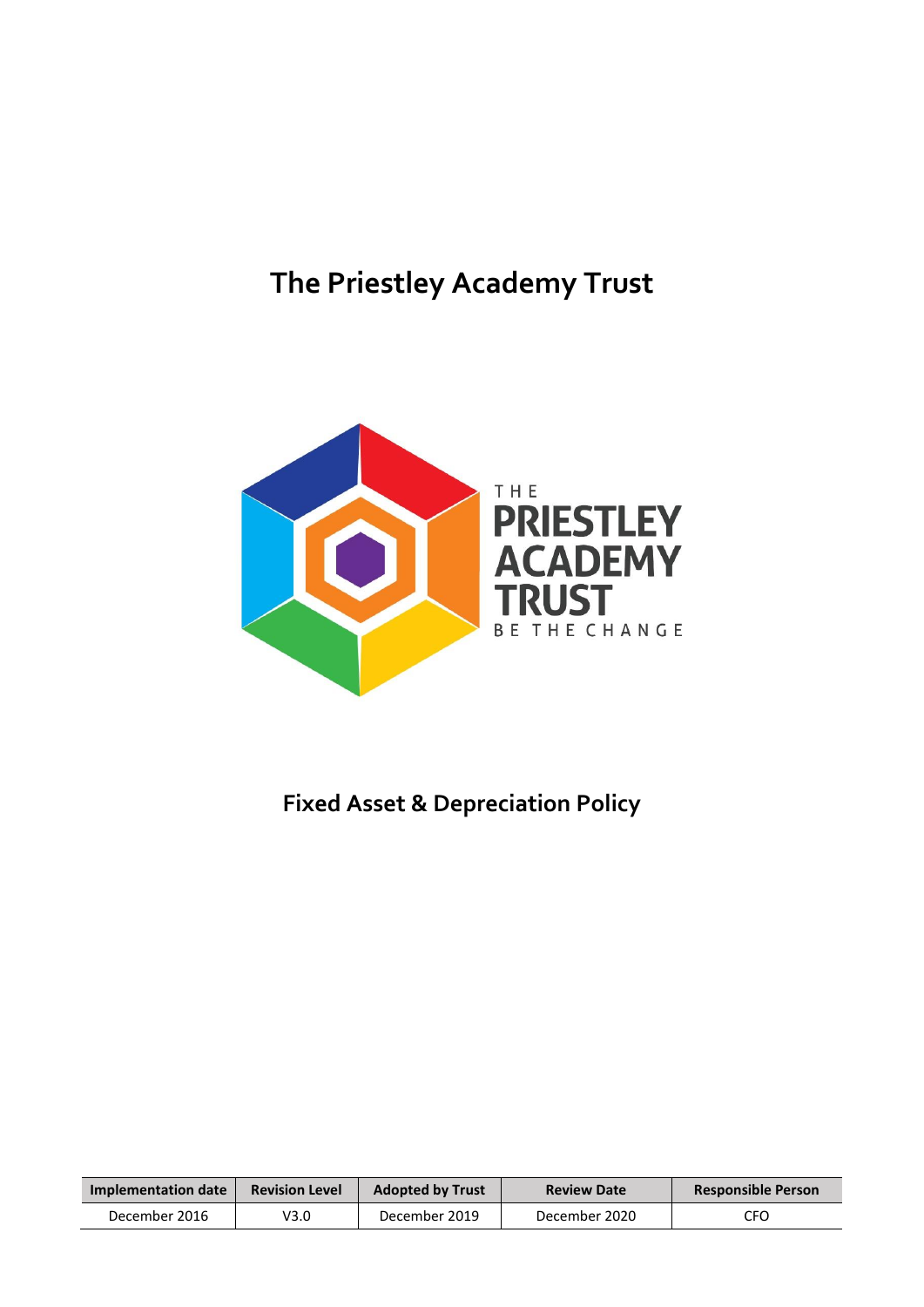## Contents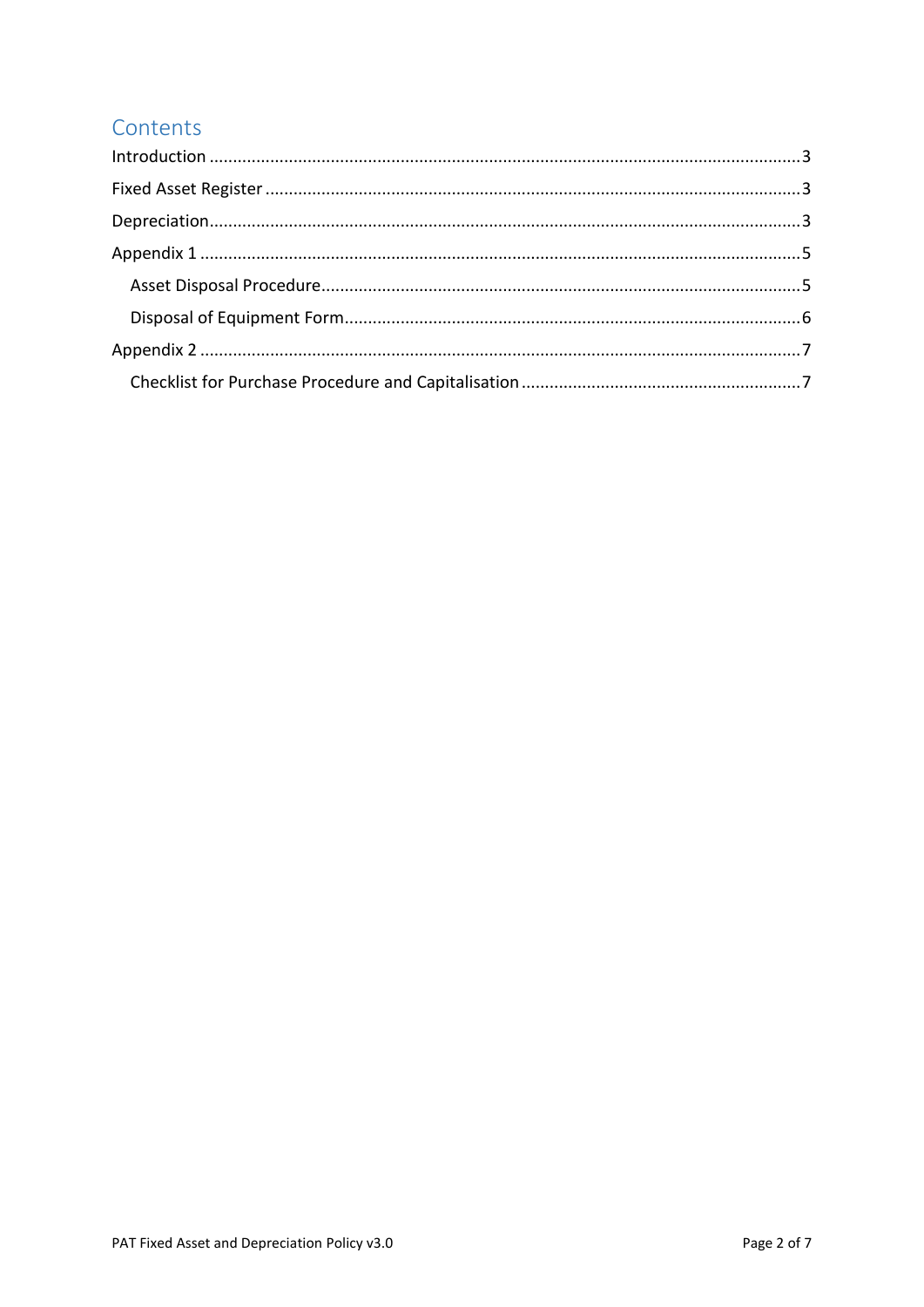#### <span id="page-2-0"></span>Introduction

International Accounting Standard IAS 16 defines 'fixed assets' as 'assets whose future economic benefit is probable to flow into the entity, whose cost can be measured reliably'.

The purpose of this Fixed Asset Policy is to ensure that the Academy's balance sheet correctly reflects the assets and liabilities of The Priestley Academy Trust.

The policy defines the treatment of non-current, current, tangible and intangible fixed assets. Procedures are attached as appendices to the Policy.

A Fixed Asset Register is maintained and reconciled to the financial statements of The PAT.

The Policy will be reviewed by the Finance and General Purpose Committee.

### <span id="page-2-1"></span>Fixed Asset Register

- The Fixed Asset Register consists of a list of items (or specific groups of items purchased within the accounting period) valued over £2,000 that are considered to have a life longer than the financial year they were purchased in
- Capitalised assets are not necessarily bought on one order; so long as a group of items is purchased within the same period they will be capitalised
- Fixed Assets are categorised as follows:
	- o Land and buildings
	- o Furniture, fittings and equipment
	- o Computer equipment
	- o Assets under construction
- Assets excluded from the Fixed Asset Register are current assets and stock. Current assets include cash and bank balances which are controlled through reconciliation to control accounts on a regular basis
- The appropriate accounting transactions are processed for all capitalised assets and recorded on the Fixed Asset Register. Transactions will be recorded within the Fixed Asset Fund account in addition to the transaction Balance Sheet
- All items that have been included on the Fixed Asset Register are security marked, where practicable, as the property of The PAT and have an asset number allocated
- All disposals of assets are recorded in the Fixed Asset Register and the appropriate transactions recorded through the financial statements
- All working papers for the purchase of assets, including invoices, are retained in each school

## <span id="page-2-2"></span>**Depreciation**

- Non-current assets are to be depreciated to reflect the recoverable amount in the financial statements, over the useful life of the asset
- The depreciation will be calculated on an annual basis for preparation of the year end accounts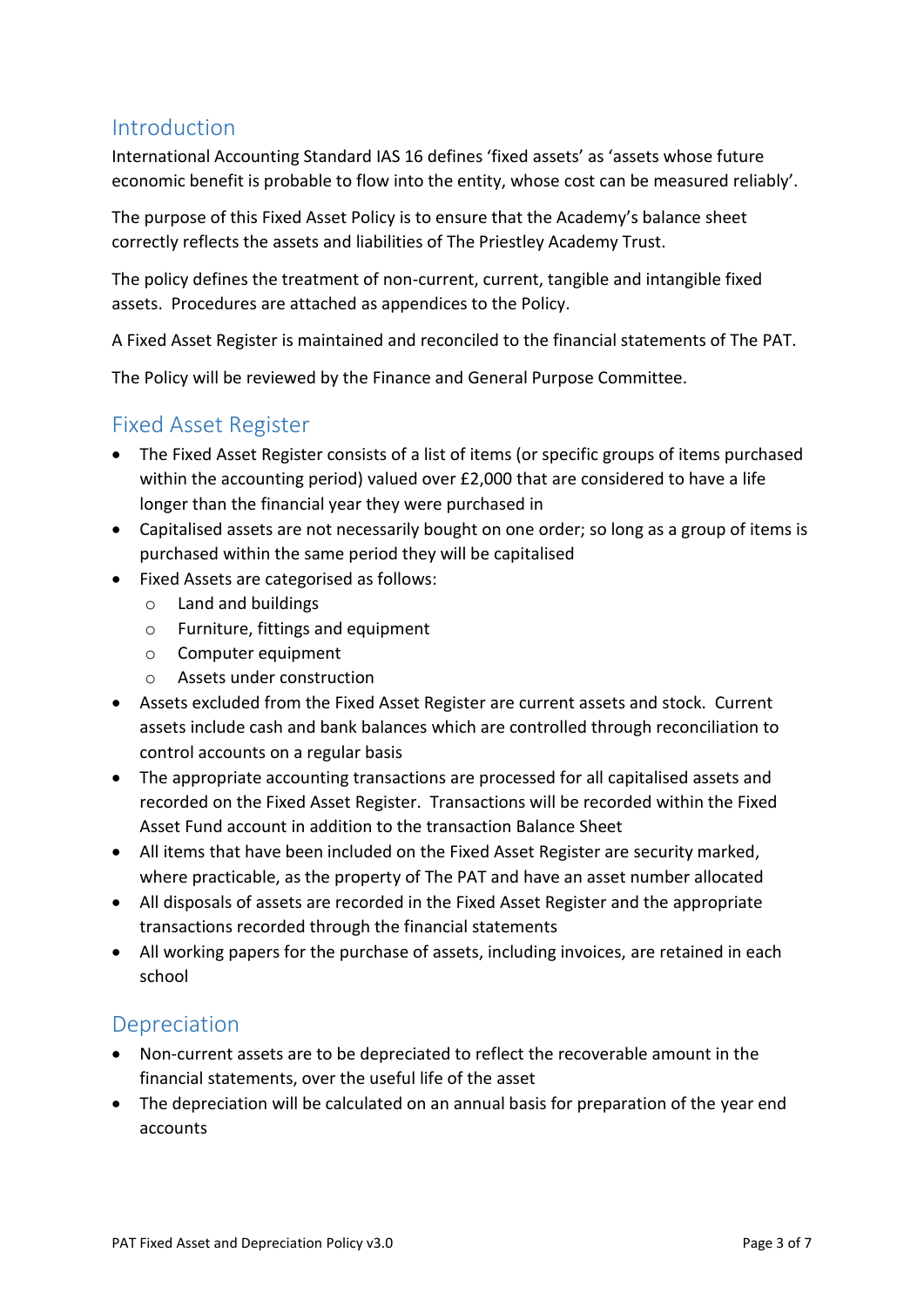Groups of assets will use the same method of depreciation. There may very occasionally be an asset that does not completely fit into one of the categories below and the Finance and General Purpose Committee will discuss these items on an individual basis.

| <b>Asset Group</b>                   | <b>Depreciation Method</b>                    |  |
|--------------------------------------|-----------------------------------------------|--|
| Buildings and building modifications | 2% over 50 years (straight line)              |  |
| Plant and machinery                  | 20% over 5 years (straight line nil residual) |  |
| <b>Minibus</b>                       | 20% over 5 years (straight line nil residual) |  |
| Furniture and equipment              | 20% over 5 years (straight line nil residual) |  |
| Computer equipment/software          | 33% over 3 years (straight line nil residual) |  |

 The expected useful life of all assets will be assessed prior to depreciation calculations and recorded in the Fixed Asset Register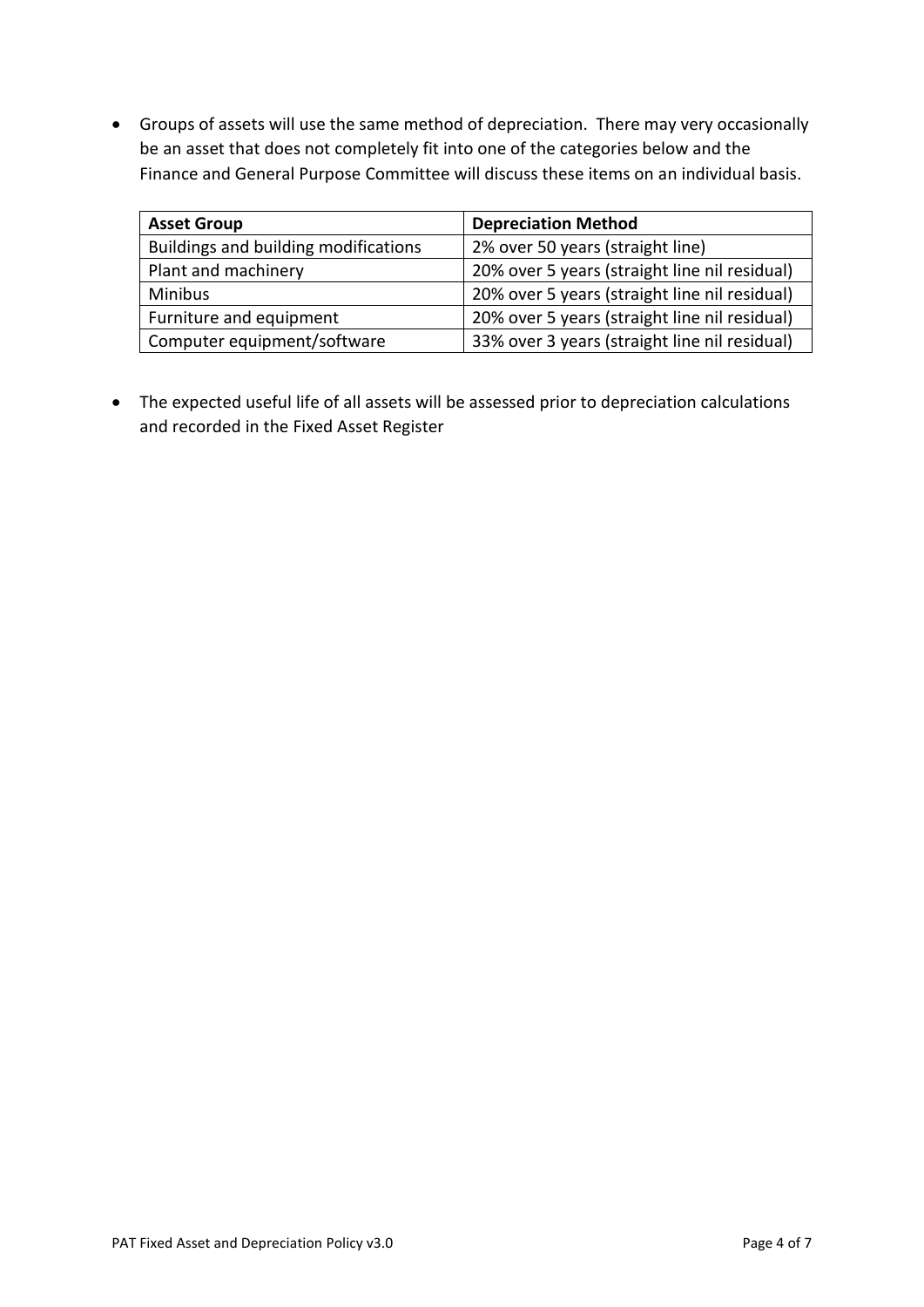### <span id="page-4-0"></span>Appendix 1

#### <span id="page-4-1"></span>Asset Disposal Procedure

- 1. The best possible value will be obtained from the disposal of assets. Assets disposed of with a carrying amount (=cost less accumulated depreciation) above £500 must be approved by the Finance and General Purpose Committee and a Disposal of Equipment Form completed.
- 2. Equipment is not normally disposed of to staff because it is difficult to provide evidence that The PAT obtained value for money in the sale or scrapping of the equipment. If computer equipment is disposed of, licences for software programmes must be legally transferred to the new owner. Pecuniary interests must also be considered at all times.
- 3. Under the Academy Funding Agreement the approval of the Secretary of State is required before the sale, or disposal by other means, or reinvestment of proceeds from the disposal, of an asset (or specifically group of assets) for which a Capital Grant in excess of £20,000 was originally paid.
- 4. The PAT agrees to reinvest the proceeds from all asset sales for which Capital Grant was received and therefore every effort will be made to maximise the sale of such assets.
- 5. If such proceeds are not reinvested, The PAT will repay to the DfE the same proportion of the proceeds of the sale or disposal as equates to the proportion of the original cost met by the Secretary of State (ie if the Secretary of State purchased 50% of the original cost of the asset The PAT agrees to repay 50% of the proceeds).
- 6. The proceeds from the sale of assets acquired with a grant from the Secretary of State cannot be used to contribute to further named grant aided projects or purchases.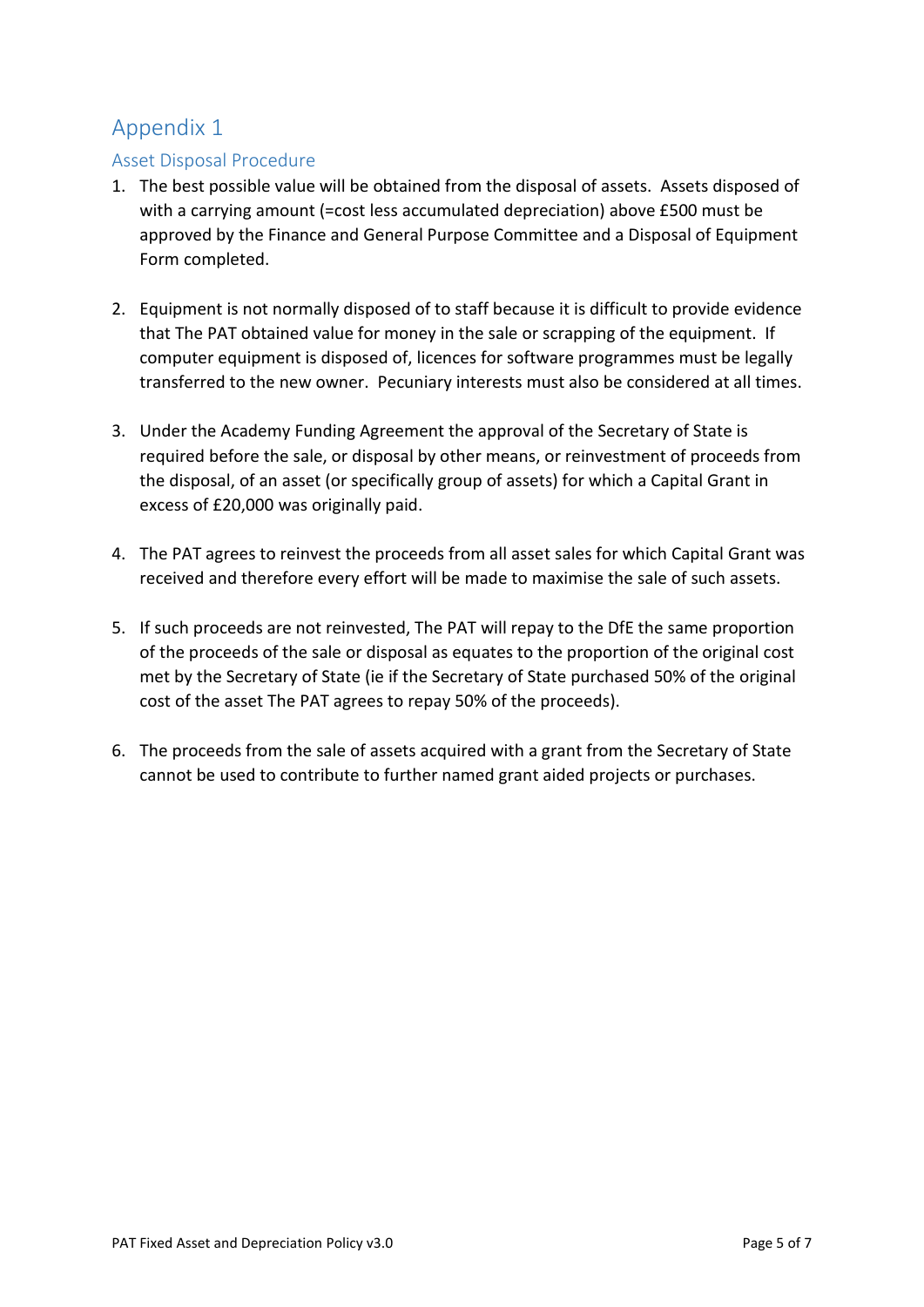#### Disposal of Equipment Form

<span id="page-5-0"></span>The Finance and General Purpose Committee confirm its agreement to the disposal of:

The reason for the disposal is that the item is broken/surplus to requirements/irreparable (delete as appropriate).

There is/is not a residual value of the item.

Action to be taken (ie disposal/sale):

By (name):

I confirm:

- That all obsolete stocks of this item have been destroyed to ensure they are not illegitimately procured and then resold
- That all data and hardware has been completely cleared of sensitive data
- That the Waste Electrical & Electronic Equipment (WEEE) has been complied with

Signed: Date:

Name:

Designation: